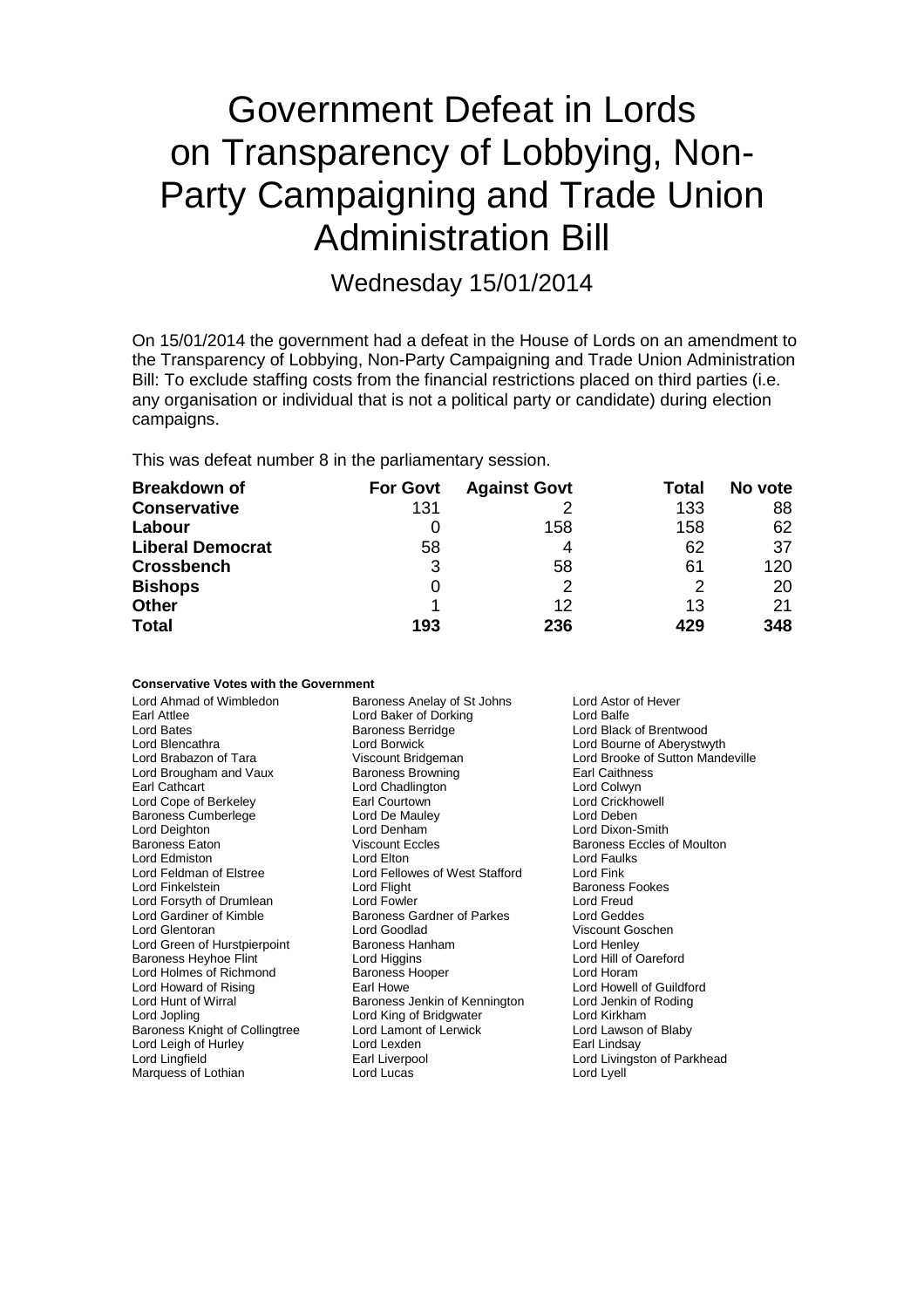- Lord MacGregor of Pulham Market Lord Magan of Castletown Lord Marland Baroness Morris of Bolton **Lord Lord Moynihan**<br>Baroness Neville-Jones **Container Baroness Neville-Rolfe Lord Nash** Baroness Newlove Baroness Neville-Jones **Baroness Neville-Rolfe** Baroness Newlove<br>Baroness Noakes **Baroness Communist Control** Baroness O'Cathain Baroness Noakes **Communist Control Control Control** Baroness O<br>Baroness Oppenheim-Barnes Communist Baroness Perry of Southwark Lord Plumb Baroness Oppenheim-Barnes Baroness Perry of Southwark Lord Plumb<br>
Lord Popat Cord Popat Baroness Rawlings Coreans Coreans Lord Popat in the State Baroness Rawlings Corresponding to Viscount Ridley<br>
Lord Risby **Corresponding Lord Ryder of Wensum** Baroness Seccombe Lord Risby **Lord Ryder of Wensum Baroness Seccombe**<br>
Lord Selborne **Combe Lord Selkirk of Douglas** Carl Selsdon Baroness Shackleton of Belgravia Lord Shaw of Northstead Lord Sheikh<br>Baroness Shephard of Northwold Lord Sherbourne of Didsbury Lord Skelmersdale Baroness Shephard of Northwold<br>
Lord Sherbourne of Didsbury Lord Skelmersd<br>
Lord Spicer Baroness Stedman-Scott Lord Stewartby Baroness Stowell of Beeston Lord Taylor of Holbeach Lord Trimble Lord True Communist Communist Communist Viscount Ullswater Communist Cord Wei<br>Cord Wakeham Communist Communist Communist Communist Communist Communist Communist Communist Communist Communi Baroness Wheatcroft<br>Baroness Williams of Trafford
	- Lord Marlesford Lord McColl of Dulwich Duke of Montrose Lord Selkirk of Douglas Lord Selsdon<br>
	Lord Shaw of Northstead
	Lord Sheikh Examples Stedman-Scott<br>
	Lord Taylor of Holbeach<br>
	Lord Trimble Lord Wasserman Lord Wei<br>
	Lord Whitby Corpus Baroness Wilcox Viscount Younger of Leckie
		-

### **Conservative Votes against the Government** Lord Cormack Lord Northbrook

**Labour Votes with the Government**

## **Labour Votes against the Government**

Lord Alli Lord Anderson of Swansea<br>
Lord Bach Baroness Bakewell Lord Berkeley **Baroness Blackstone**<br>
Lord Borrie **Baroness**<br>
Lord Bragg Lord Collins of Highbury **Baroness Corston**<br> **Cord Davies of Oldham Baroness Corston** Lord Davies of Stamford Lord Evans of Parkside Baroness Farrington of Ribbleton<br>
Lord Foulkes of Cumnock Baroness Gale Viscount Hanworth **Lord Harris of Haringey**<br>
Lord Hart of Chilton **Lord Haworth** Baroness Morgan of Ely Baroness Morgan of Huyton<br>
Baroness Morris of Handsworth Lord Morris of Aberavon Baroness Rendell of Babergh Lord Richard<br>Lord Rooker **Lord Election Clore Election** 

Baroness Adams of Craigielea Lord Adonis<br>
Lord Allen of Kensington<br>
Lord Anderson of Swansea Baroness Andrews Lord Bach **Baroness Bakewell** Cord Bassam of Brighton<br>
Lord Berkeley **Baroness Blackstone** Lord Boateng<br>
Lord Boateng Lord Bragg density and Lord Brennan Lord Browne of Ladyton Lord Browne of Ladyton Lord Brooke of Alverthorpe Lord Brookman Lord Brookman Lord Brookman Lord Brookman Lord Carter of Coles Viscount Chandos Lord Campbell-Savours 
Lord Carter of Coles
Cord Clark Chandos
Lord Clark Chandos
Lord Clark Chandos
Lord Clark Chandos
Lord Clark Chandos
Lord Clark Chandos
Lord Clark Chandos
Lord Clark Chandos
Lord Clark Chandos
Lord Cl Lord Clarke of Hampstead Lord Clinton-Davis<br>Baroness Corston Baroness Crawley Baroness Donaghy **Baroness I Lord Donoughue** Baroness I Lord Elder<br>
Lord Dubs **Contains Lord Example Party** Lord Elder Lord Dubs<br>
Lord Evans of Parkside **Lord Exercise Concrete Concrete** Lord Elder<br>
Lord Evans of Parkside **Lord Exercise** Baroness Farrington of Ribbleton Lord Faulkner of Worcester Lord Glasman **Baroness Golding** Lord Goldsmith<br>
Baroness Goudie **Baroness Gould of Potternewton** Lord Grantchester Baroness Goudie Baroness Gould of Potternewton Lord Grantch<br>
Lord Grenfell Lord Grantchester Lord Grantchester Lord Grantchester Lord Grantchester Lord Grantchester Lord Grantchester Lord Grantchester Lord Grantchester Lor Lord Grenfell Lord Griffiths of Burry Port Lord Grocott Baroness Healy of Primrose Hill Baroness Henig Baroness Healy of Primrose Hilton Baroness Henig Baroness Healy<br>Baroness Hollis of Heigham Baroness Hollis of Heigham Baroness Hollis of Heigham Baroness Hollick Baroness Hollis of Heigham Baroness Howells of St Davids Lord Howie of Troon<br>
Baroness Hughes of Stretford Lord Hughes of Woodside Lord Hunt of Chesterton Baroness Hughes of Stretford Lord Hughes of Woodside Lord Hunt Lord Hunt Cord Hunt Cord Hunt Cord Hunt Cord Joffe Lord Irvine of Lairg **Baroness Jay of Paddington** Lord Joffe Lord Joffe Cord Joffe Lord Joffe Lord Veness Jones of Whitchurch Lord Kennedy of Southwark Baroness Jones of Whitchurch Lord Kennedy of Southware Baroness Kingsmill<br>Baroness King of Bow Baroness Kingsmill Baroness Kennedy of Cradley Baroness King of Bow Baroness Kingsmill Baroness Kingsmill Baroness Kinnock of Holyhead Lord Kirkhill Lord Kinnock **Exercise State Baroness Kinnock of Holyhead** Lord Kirkhill<br>
Lord Knight of Weymouth **Baroness Lawrence of Clarendon** Lord Layard Baroness Lawrence of Clarendon Lord Layard<br>Lord Leitch Lord Liddle Lord Lea of Crondall **Lord Leitch** Lord Leitch Lord Lord Liddle<br>
Lord Lipsey **Communist Communist Communist Communist Communist Communist Communist Communist Communist Communis<br>
Lord Lipsey <b>Communist Communist Communist C** Lord Lipsey **Baroness Lister of Burtersett** Lord MacKer<br>Baroness Mallalieu **Baroness Massey of Darwen** Lord Maxton Baroness Mallalieu **Baroness Massey of Darwen** Lord Maxton<br>
Lord McAvoy **Comment Connell of Glenscorrodale** Baroness McDonagh Lord McAvoy **Lord McConnell of Glenscorrodale** Baroness McDona<br>
Lord McFall of Alcluith **Baroness McIntosh of Hudnall** Lord Mendelsohn Baroness McIntosh of Hudnall Lord Mendels<br>
Lord Monks Cord Mendels Lord Mitchell<br>
Baroness Morgan of Ely **Exercise Secure Control** Baroness Morgan of Huyton<br>
Baroness Morris of Yardley Lord Morris of Aberavon<br>
Lord Pendry<br>
Baroness Pitkeathley Lord Patel of Bradford Lord Pendry Cord Pendry Cord Patel of Baroness Pitk<br>
Lord Plant of Highfield Lord Ponsonby of Shulbrede Lord Prescott Lord Ponsonby of Shulbrede Lord Prescott Lord Arena Lord Radice Baroness Prosser Baroness Quin Lord Radice Baroness Ramsay of Cartvale Lord Rea Lord Rea Lord Cardowan<br>Baroness Rendell of Babergh Lord Richard Corporation Corporation of Port Ellen

Lord Davies of Stamford<br>
Lord Donoughue Baroness Drake<br>
Baroness Drake Lord Foulkes of Cumnock **Baroness Gale The Communist Communist Communist Communist Communist Communist Communist**<br>Baroness Golding Lord Goldsmith Lord Haworth **Exercise Chilton Lord Hart Childon Baroness Hayter of Kentish Town**<br>
Baroness Henig **Baroness Hilton of Eggardon** Lord Rowlands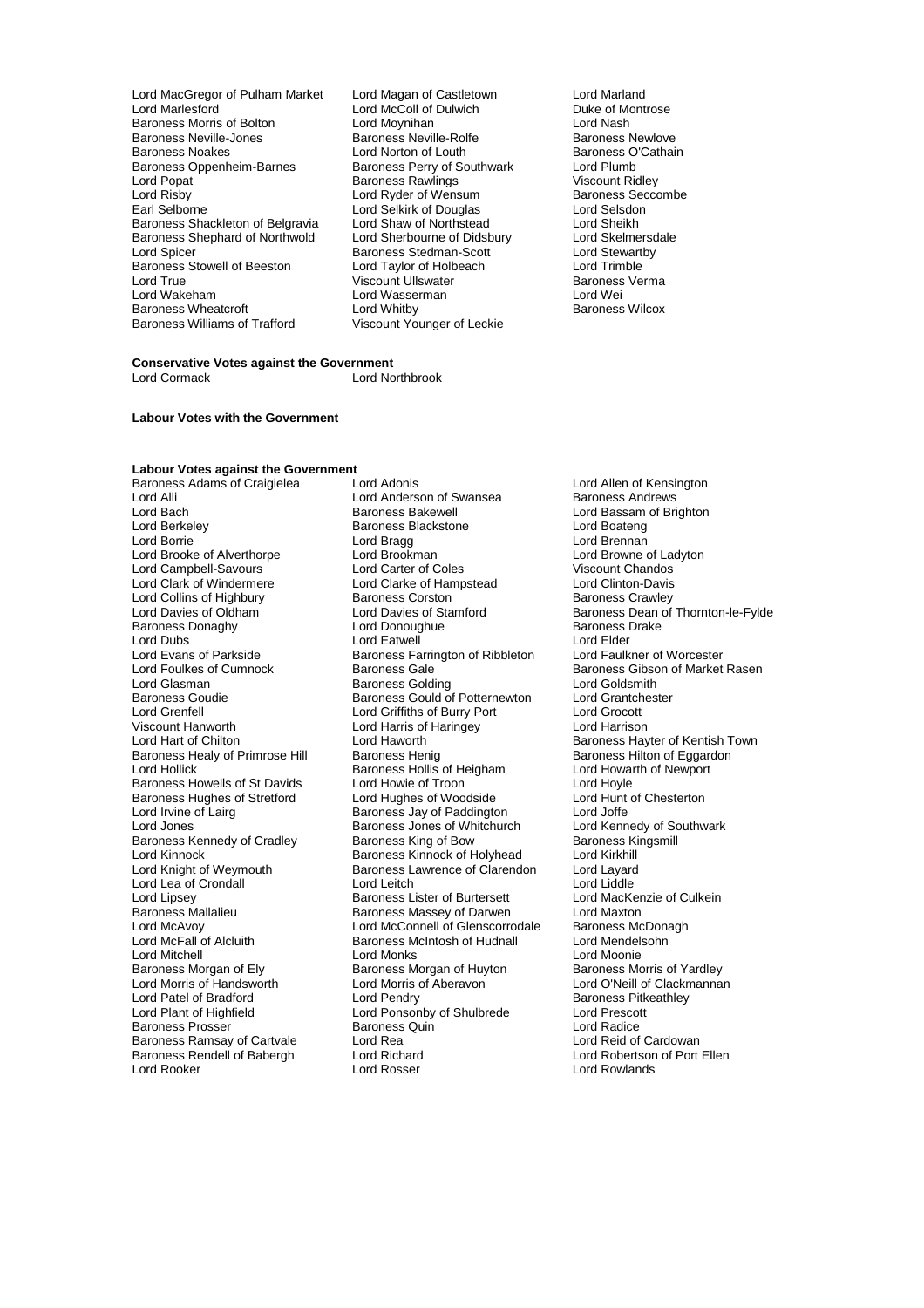Baroness Royall of Blaisdon Lord Sawyer Constantino Baroness Sherlock<br>
Viscount Simon Constantino Baroness Smith of Basildon Lord Snape Viscount Simon **Baroness** Smith of Basildon **Lord Snape**<br>
Lord Solev Lord Stevenson of Balmacara 
Lord Stone of Blackheath Baroness Symons of Vernham Dean Baroness Taylor of Bolton Lord Temple-M<br>
Lord Tomlinson Lord Touhig Lord Triesman Lord Tomlinson<br>
Lord Tunnicliffe 
Lord Tunnicliffe 
Lord Tunnberg Lord Tunnicliffe Lord Turnberg Corporation and Corporation Camden<br>Baroness Wall of New Barnet Lord Warner Corporation Baroness Warwick of Underc Lord Watson of Invergowrie **Lord West of Spithead** Baroness Wheeler Baroness Wheeler Baroness Wilkins Baroness Whitaker **Example 2** Lord Whitty **Constructs Baroness Will**<br>
Lord Williams of Elvel **Reserves Lord Wills** Lord Williams of Elvel<br>Lord Wood of Anfield

Lord Stevenson of Balmacara Lord Stone of Blackl<br>
Baroness Taylor of Bolton Lord Temple-Morris Baroness Worthington

Lord Warner Theory Caroness Warwick of Undercliffe<br>
Lord West of Spithead<br>
Baroness Wheeler

## **Liberal Democrat Votes with the Government**

Lord Phillips of Sudbury Lord Purvis of Tweed<br>
Lord Redesdale **Baroness Randers** Lord Roberts of Llandudno Baroness Sharp of Guildford Lord Shipley<br>
Lord Smith of Clifton Lord Steel of Aikwood Lord Storey **Baroness Suttie Lord Tope**<br>
Lord Tope **Baroness** Suttie Lord Tordoff Lord Wrigglesworth

Lord Addington Lord Ashdown of Norton-sub-Hamdon Lord Avebury Baroness Barker **Baroness Benjamin** Baroness Benjamin Baroness Bonham-Carter of Yarnbury<br>Baroness Bonham-Carter of Saring Barcers Berriew Lord Dholakia Lord Burnett<br>Baroness Doocev Baroness Falkner of Margravine Baroness Doocey **Baroness Falkner of Margravine** Baroness Garden of Frognal<br>
Lord German **Baroness Exal Glasgow** Baroness Grender Lord German **Earl Glasgow** Earl Glasgow Baroness Grender<br>Baroness Hamwee **Baroness Humphreys** Baroness Hussein Baroness Hamwee **Baroness Humphreys** Baroness Hussein-Ece<br>Baroness Jolly **Baroness Humphreys** Lord Lord Kirkwood of Kirkhope Baroness Jolly Lord Jones of Cheltenham Lord Kirkwood of Kirkhope Lord Lester of Herne Hill **Lord Loomba**<br> **Earl Mar and Kellie Lord McNally** Baroness Maddock **Earl Mar and Kellie** Lord McNally<br>
Lord Newby **Earl Mar and Kellie Communist Communist Communist Communist Communist Communist Communist Communist** Lord Newby **Baroness Nicholson of Winterbourne** Baroness Northover<br>
Lord Palmer of Childs Hill **Baroness Parminter** Lord Palmer of Childs Hill Baroness Parminter<br>
Lord Purvis of Tweed Baroness Randerson Lord Redesdale Lord Roberts of Llandudno<br>
Lord Robert Cord Roberts of Llandudno<br>
Lord Robert Lord Sharkey Baroness Scott of Needham Market Lord Sharkey<br>Lord Shipley Lord Shutt of Greetland Lord Smith of Clifton Lord Steel of Aikwood Lord Stoneham of Droxford Lord Tope<br>
Lord Tordoff 
Lord Cord Wallace of Tankerness

Lord Wallace of Tankerness

Lord Wallace of Tankerness

Lord Wallace of Tankerness

Lord Wallace of Tankerness

Lord Wallace of Tankerness

Lord Wallace of Tanker

**Liberal Democrat Votes against the Government** Lord Oakeshott of Seagrove Bay Lord Teverson Lord Tyler

**Crossbench Votes with the Government**

Lord Best Lord Bichard Corporation Baroness Boothroyd<br>Cord Butler of Brockwell Baroness Butler-Sloss Campbell c Earl Clancarty Lord Condon Baroness Coussins Viscount Craigavon Lord Crisp Lord Elystan-Morgan Viscount Falkland **Viscount Falkland** Lord Fellowes **Baroness Finlay of Llandaff**<br>Baroness Flather Baroness Grey-Thompson Lord Hannay of Chiswick Baroness Flather **Baroness Grey-Thompson** Exercise Scretz Lord Hannay of Chi<br>Baroness Hayman Lord Harries of Pentregarth Baroness Hayman Lord Hardie Lord Harries of Pentregarth Baroness Hollins<br>
Lord Hope of Craighead Baroness Howe of Idlicote **Lord Hylton** Lord The Lord Kakkar<br>
Lord Kerr of Kinlochard **Baroness Kidron** Baroness Kidron Lord Kilclooney Lord Kerr of Kinlochard **Baroness Kidron** Baroness Kidron Lord Kilclooney<br>
Lord Laming Lord Lord Lord Lord Cow of Dalston Lord Lord Lord Luce Lord Laming Lord Low of Dalston<br>
Lord Martin of Springburn Lord Baroness Meacher Lord Martin of Springburn **Baroness Meacher Baroness Meacher** Baroness Morgan of Drefelin<br>Baroness Neuberger **Baroness O'Neill of Bengarve** Lord Palmer Baroness Neuberger Baroness O'Neill of Bengarve<br>
Lord Pannick<br>
Lord Patel Lord Rees of Ludlow **Lord Rowe-Beddoe** Earl Sandwich<br>
Lord Skidelsky **Lord St John of Bletso** Baroness Stern Lord Stevens of Kirkwhelpington Lord Sutherland of Lord Sutherland of Independent Cord Walpole Baroness Young of Hornsey

**Crossbench Votes against the Government** Lord Aberdare Lord Alton of Liverpool Lord Berkeley of Knighton Lord Patel **Lord Ramsbotham**<br>
Lord Rowe-Beddoe **Lord Ramsbotham**<br>
Earl Sandwich Lord St John of Bletso Baroness S<br>
Lord Sutherland of Houndwood Lord Trees

Lord Willis of Knaresborough

Lord Greenway **Earl Lytton** 

Lord Butler of Brockwell **Baroness Butler-Sloss** Baroness Campbell of Surbiton<br>Baroness Coussins Baroness Coussins **Baroness** Coussins Lord Hope of Craighead Baroness Howarth of Breckland<br>
Lord Kakkar<br>
Lord Kakkar Lord Williams of Oystermouth

**Bishop Votes with the Government**